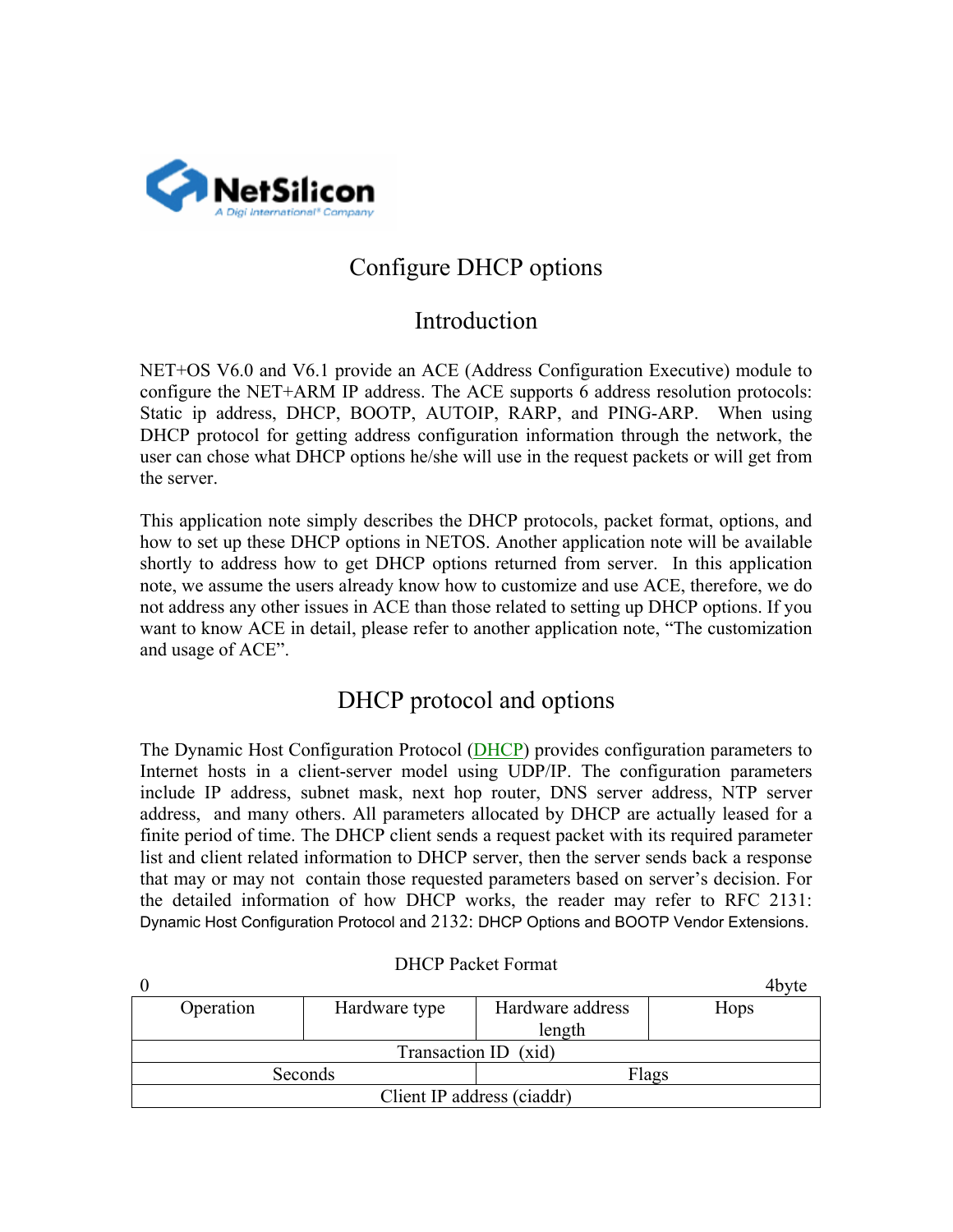| Assigned IP address (yidaddr)    |
|----------------------------------|
| Next server IP address (siaddr)  |
| Relay agent IP address (giaddr)  |
| Client hardware address (chaddr) |
| Next server name (sname)         |
| File name                        |
| Options (variable length)        |

| Operation                                                                                                   | Message type: request $(1)$ or reply $(2)$                                                                          |  |  |  |
|-------------------------------------------------------------------------------------------------------------|---------------------------------------------------------------------------------------------------------------------|--|--|--|
| Hardware type                                                                                               | Client hardware address type                                                                                        |  |  |  |
|                                                                                                             | Hardware address length Length of the client hardware address, 6 for Ethernet.                                      |  |  |  |
| Hops                                                                                                        | Number of relay agents that have forwarded the packet.                                                              |  |  |  |
| Transaction ID                                                                                              | Clients use it to match requests to replies.                                                                        |  |  |  |
| Seconds                                                                                                     | Time in seconds since the client began the DHCP process                                                             |  |  |  |
| Flags                                                                                                       | The Leftmost bit of the flags indicates that client requires broadcast<br>responses, all bits must be zero.         |  |  |  |
|                                                                                                             | Client IP address Used by the client to specify the IP address that it has been assigned<br>(if it has an address). |  |  |  |
| Assigned IP address The server sets up this field to specify the IP address it assigns<br>to the client     |                                                                                                                     |  |  |  |
| Next server IP address The server sets up this field to specify a configuration server<br>(if there is one) |                                                                                                                     |  |  |  |
|                                                                                                             | Relay agent IP address IP address of the relay agent (if applicable)                                                |  |  |  |
|                                                                                                             | Client hardware address Client MAC address (typically left blank)                                                   |  |  |  |
| Next server name                                                                                            | Name of the configuration server (if applicable, typically<br>left blank)                                           |  |  |  |
| File name                                                                                                   | Name of the file to get from the configuration server (if applicable,<br>typically left blank)                      |  |  |  |

Options

Option format

| <b>Option Code</b> | Length | Value |
|--------------------|--------|-------|
|                    |        |       |

BOOTP cookie

0x63825363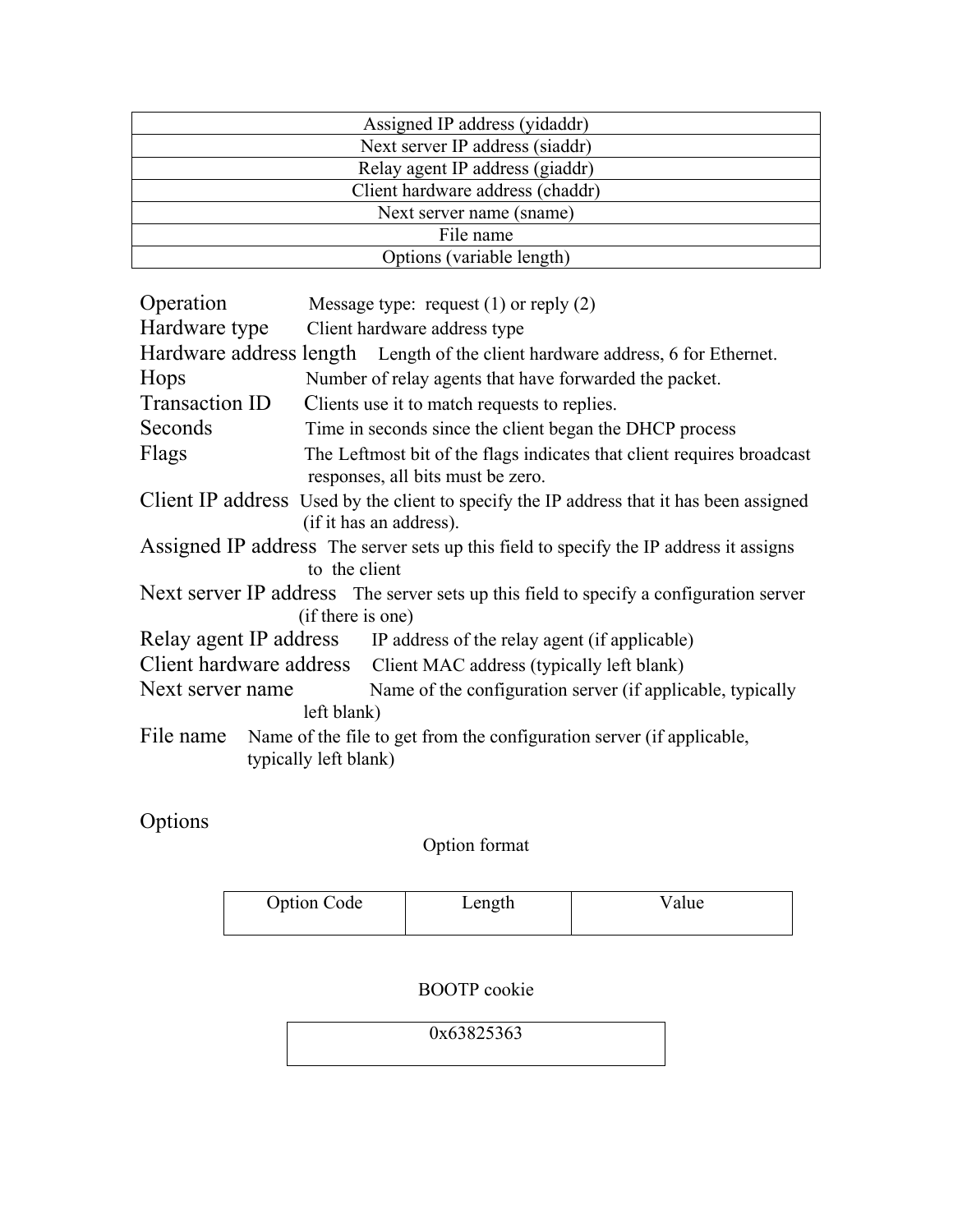All options begin with an one byte option code, which uniquely identifies the option. Followed the option code is the one byte length field containing the length of the option value. Options may be fixed length or variable length. Fixed-length options without data consist of only an option code. Only options 0 and 255 are fixed length. All other options are variable-length. The value of the length does not include the two bytes specifying the option code and length. In the case of some variable-length options the length field is a constant but must still be specified. The length byte is followed by "length" bytes of data, the value field. All multi-byte quantities are in network byte-order.

The options section always begins with a four-byte "BOOTP cookie". The users don't need to be concerned about the "BOOTP cookie", because NETOS DHCP client engine automatically sets it up. After the "BOOTP cookie", there are one or more DHCP options. The readers can refer to RFCs 1533 and 2132: DHCP Options and BOOTP Vendor Extensions for their usage.

## Set up DHCP options with NETOS

NETOS DHCP client in the ACE module supports all DHCP options defined in RFC 1533. NETOS defines all the constants in netos\h\tcpip\dhcpOptions.h file for the option codes for the corresponding DHCP options. The following two DHCP options are set up by NETOS DHCP client automatically.

| Options in RFC                   | constants in dhepOptions.h | option code |
|----------------------------------|----------------------------|-------------|
| <b>DHCP Message Type</b>         | DHCP MESSAGE TYPE          |             |
| <b>Maximum DHCP Message Size</b> | DHCP MAX MSG SIZE          |             |

The user can set up some DHCP options through the DHCP protocol data structure "configAceDhcpInfo" in

static aceConfigInterfaceInfo NADefaultEthInterfaceConfig[]

in netos\src\bsp\platforms\ $\times\times\times\times\lambda$  aceParams.c<sup>1)</sup> or set up all other options through "proto specific info" in aceProtocolInfo structure in function customizeStartAce() in netos\src\bsp\platforms\ $\times\times\times\times\text{aceCallbacks.c}^{1)}$ .

The following two DHCP options can be set up through "configAceDhcpInfo" . If the users are only interested in these two options, this is the best way to do it, because what you need to do is only to change the values of the "suggested\_ip\_address" and "suggested\_lease\_time" elements in the "configAceDhcpInfo" structure in

static aceConfigInterfaceInfo NADefaultEthInterfaceConfig[]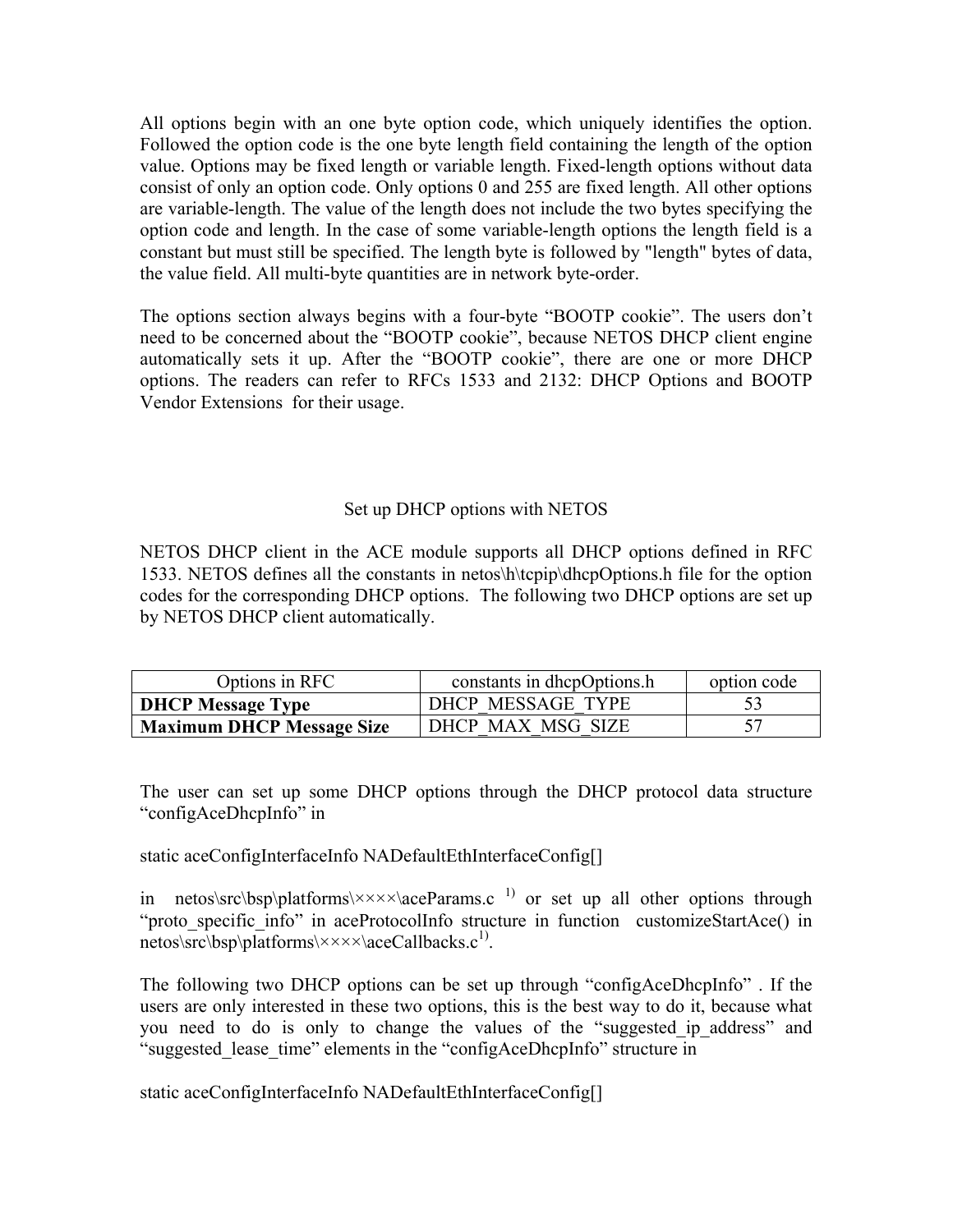in bsp\platforms\ $\times\times\times\times$ \aceParams.c<sup>1)</sup> as shown in the following example. Users can refer to netos\h\tcpip\ace\_params.h for the definitions of structures "configAceDhcpInfo" and "aceConfigInterfaceInfo".

| Options in RFC               | constants in dhepOptions.h | option code |
|------------------------------|----------------------------|-------------|
| <b>Requested IP Address</b>  | DHCP REQUESTED IP ADDR     | 50          |
| <b>IP Address Lease Time</b> | DHCP IP ADDR LEASE TIME    |             |

The default setting of "configAceDhcpInfo" in NADefaultEthInterfaceConfig[] structure in netos\src\bsp\platforms\ $\times\times\times\times\text{accept}$  aceParams.c<sup>1)</sup> is:

 $\{$  /\* config for DHCP\*/ CONFIG\_IS\_VALID, IS\_ENABLED, ACE\_UNKNOWN\_IP\_ADDRESS,  $\frac{1}{2}$  an't suggest an IP address \*/ ACE\_UNKNOWN\_IP\_ADDRESS, /\* can't suggest a server\*/ ACE\_UNKNOWN\_IP\_ADDRESS,  $\frac{1}{2}$  /\* can't suggest a gateway\*/  **ACE\_INFINITE, /\* get as long a lease as possible \*/**  ACE DHCP RETRY FOREVER, ACE\_DONT\_KNOW\_START\_TIME, ACE\_RESTART\_DHCP\_DISCOVER, TRUE, /\* need broadcast response \*/ TRUE, /\* do initial random delay \*/ 0, /\* use default ARP delay timeout \*/  ${0}$ ,  $/*$  will copy dhep desired params here\*/ asizeof(dhcp\_desired\_params),  $/*$  number of DHCP parameters $*/$  {ACE\_PROT\_DHCP, 0, DEFAULT\_DHCP\_DELAY, ACE CONT IF GOT ADDRESS} }

The Requested IP Address option can be used by the DHCP client to request a specific IP address. The IP Address Lease Time allows a DHCP client to request the time period during which it will "own" the offered IP address. The option of Requested IP Address is set to 0 (ACE\_UNKNOWN\_IP\_ADDRESS) by default and the IP Address Lease Time set to the maximum integer value (ACE\_INFINITE, in seconds) by default.The user can modify the structure shown above to set up the options of Requested IP Address and IP Address Lease Time. For example, setting up the suggested IP address as "198.192.48.33" and lease time as 5 hours, you can modify the "configAceDhcpInfo" structure as below.

{ /\* config for DHCP\*/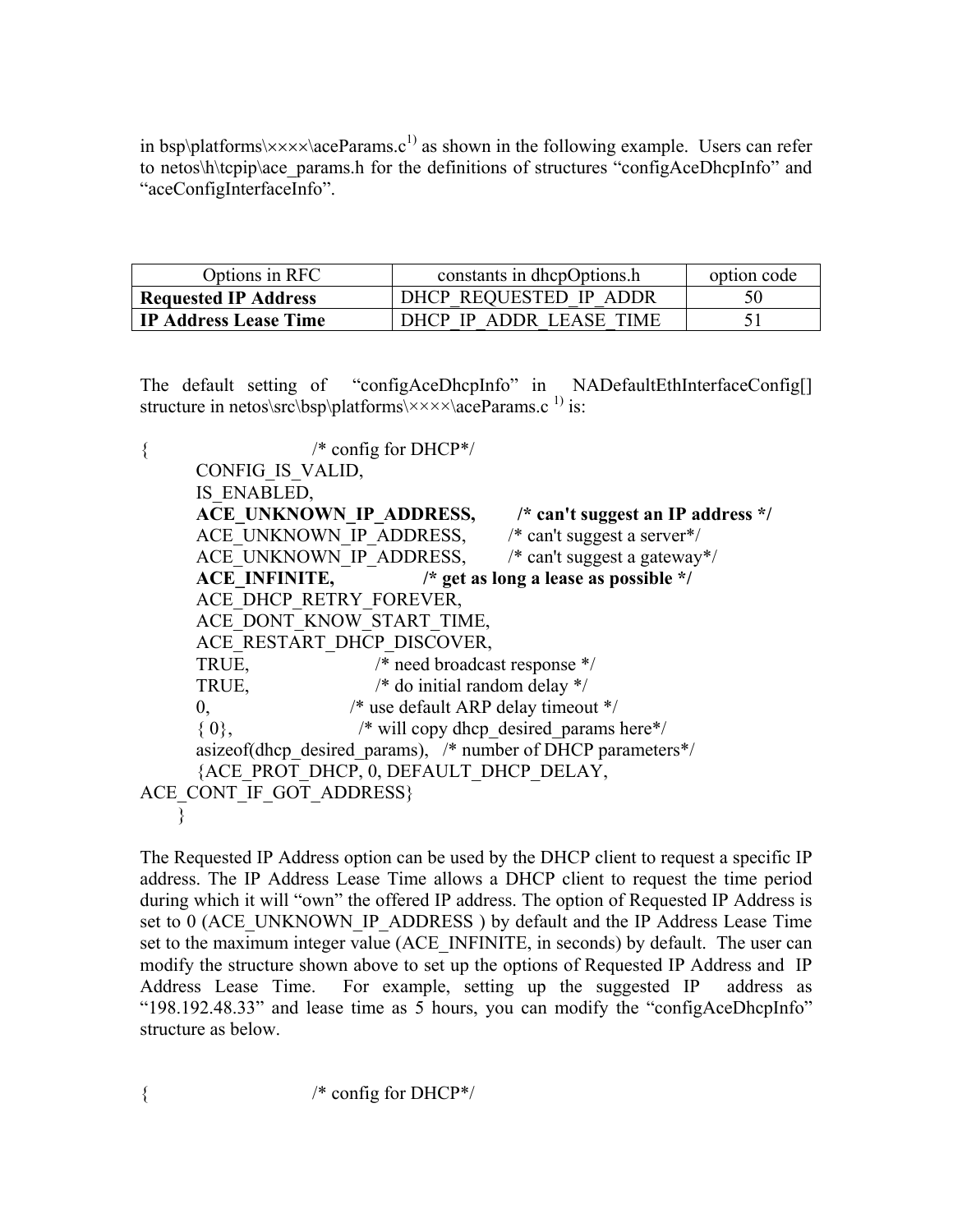```
 CONFIG_IS_VALID, 
       IS_ENABLED, 
      0xc6c03021, /* suggest an IP address as "198.192.48.33"*/ 
      ACE_UNKNOWN_IP_ADDRESS, \frac{1}{2} /* can't suggest a server*/
      ACE_UNKNOWN_IP_ADDRESS, \frac{1}{2} /* can't suggest a gateway*/
       18000, /* set lease time as 5 hours */ 
      ACE DHCP RETRY FOREVER,
      ACE_DONT_KNOW_START_TIME,
      ACE RESTART DHCP DISCOVER,
      TRUE, /* need broadcast response */ 
      TRUE, /* do initial random delay */ 
      0, /* use default ARP deply timeout */ 
      \{0\}, \rightarrow will copy dhep desired params here*/
      asizeof(dhcp_desired_params), /* number of DHCP parameters*/
       {ACE_PROT_DHCP, 0, DEFAULT_DHCP_DELAY, 
ACE CONT IF GOT ADDRESS}
 }
```
After this modification, the user needs to rebuild the BSP library and then the application. Thus, the DHCP client engine will include these two options in the DHCP request packets.

All other DHCP options can be set up through the pointer element "proto specific info" and the size element "proto\_specific\_info\_size" in aceProtocolInfo structure in function customizeStartAce() in bsp\platforms\ $\times\times\times\times$ \aceCallbacks.c<sup>1)</sup>. The options of Requested IP Address and IP Address lease time can also be set up through "proto\_specific\_info". If the user wants to set up the options of Requested IP Address and IP Address Lease Time through "proto specific info", please make sure only set up here and leave the "configAceDhcpInfo" structure as default. The NETOS DHCP client engine uses the void pointer "proto\_specific\_info" and the size "proto\_specific\_info\_size" to extract the DHCP options and do a memory copy when building a DHCP request packet. Please refer to netos\h\tcpip\ace.h for the definition of structure "aceProtocolInfo".

The default code for setting up DHCP protocol information structure in function customizeStartAce() in bsp\platforms\ $\times\times\times\times$ \aceCallbacks.c<sup>1)</sup> is as below.

```
if ((nif->dhcp_config.isConfigValid) && (nif->dhcp_config.isEnabled))
```

```
\left\{ \begin{array}{cc} 0 & 0 \\ 0 & 0 \end{array} \right\}memcpy(&protoInfo[ifCount][protoCount].proto_start_info, &nif-
>dhcp_config.startInfo, sizeof protoInfo[ifCount][protoCount].proto_start_info);
```

```
protoInfo[ifCount][protoCount].proto_specific_info = \&nif->dhcp_config;
```

```
 protoInfo[ifCount][protoCount].proto_specific_info_size = sizeof nif-
>dhcp_config;
```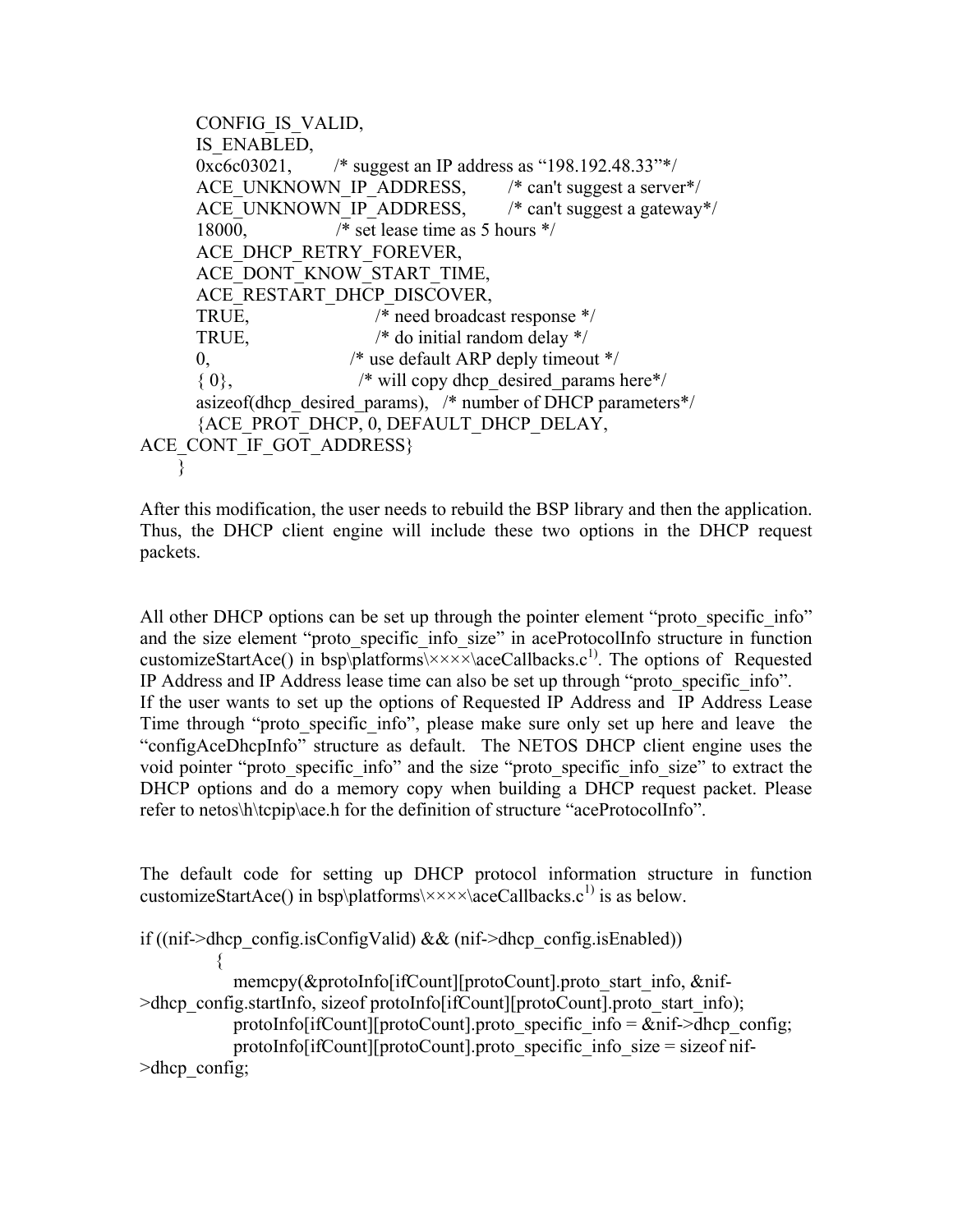```
protoInfo[ifCount][protoCount].proto_event_info_size =
ace dhcp event info size;
           protoInfo[ifCount][protoCount].start_protocol_fn = ace_start_dhcp;
           protoInfo[ifCount][protoCount].stop_protocol_fn = ace_stop_dhcp;
           protoInfo[ifCount][protoCount].get_addr_fn = ace_get_dhcp_addr_info;
           protoInfo[ifCount][protoCount].release_addr_fn = ace_release_dhcp_addr;
            protoCount++; 
          }
```
The actual codes for setting up DHCP options are

protoInfo[ifCount][protoCount].proto\_specific\_info =  $\&$ nif->dhcp\_config; protoInfo[ifCount][protoCount].proto\_specific\_info\_size = size of nif->dhcp\_config;

Therefore, the user needs to modify these two lines to set up the DHCP options which he/she wants the DHCP client engine to include in the DHCP request packets. The DHCP client engine assumes that the pointer "proto\_specific\_info" points to a memory area which consists of the "configAceDhcpInfo" structure data immediately followed by the user's configured DHCP options and the size "proto specific info size" is the total length of the "configAceDhcpInfo" structure and all the configured DHCP options.

The default two line codes only assign the address and size of the "configAceDhcpInfo" structure data defined in NADefaultEthInterfaceConfig[] in bsp\platforms\ $\times\times\times\times\text{aceParameters}.c^{1}$  to the pointer "proto specific info" and the size "proto specific info size" elements in "aceProtocolInfo" structure, respectively. Therefore, there are no DHCP options set up at default. The user can not use the default codes ( nif->dhcp\_config) to append the DHCP options at the end of the "configAceDhcpInfo" structure data defined in NADefaultEthInterfaceConfig[] in  $bsp\phi$  band the state  $\star x \times \lambda$  ace Params.c<sup>1)</sup> with memory copy routine, because it will overwrite other protocol information data immediately following, (please see the NADefaultEthInterfaceConfig[] in bsp\platforms\ $\times\times\times\times\text{accept}$  arams.c<sup>1</sup>). The user must implement a separate buffer big enough to hold all the "configAceDhcpInfo" structure data defined in NADefaultEthInterfaceConfig[] and the configured DHCP options. The smallest size buffer must be larger than the size (324 bytes) of the structure of the "configAceDhcpInfo". The added DHCP options data must follow the DHCP option format defined in RFC and also simply addressed above.

Here is an example of adding **Host Name Option** (option code 12) and **Vendor class identifier** (option code 60). But the user can add as many as he/she like in the same way.

- 1. char DHCPinfo[350];
- 2. char hostname<sup>[]="Netsilicon";</sup>
- 3. char classidentifier[]="abcd";
- 4. u8 hostnameopcode=12, classidentifieropcode **=** 60;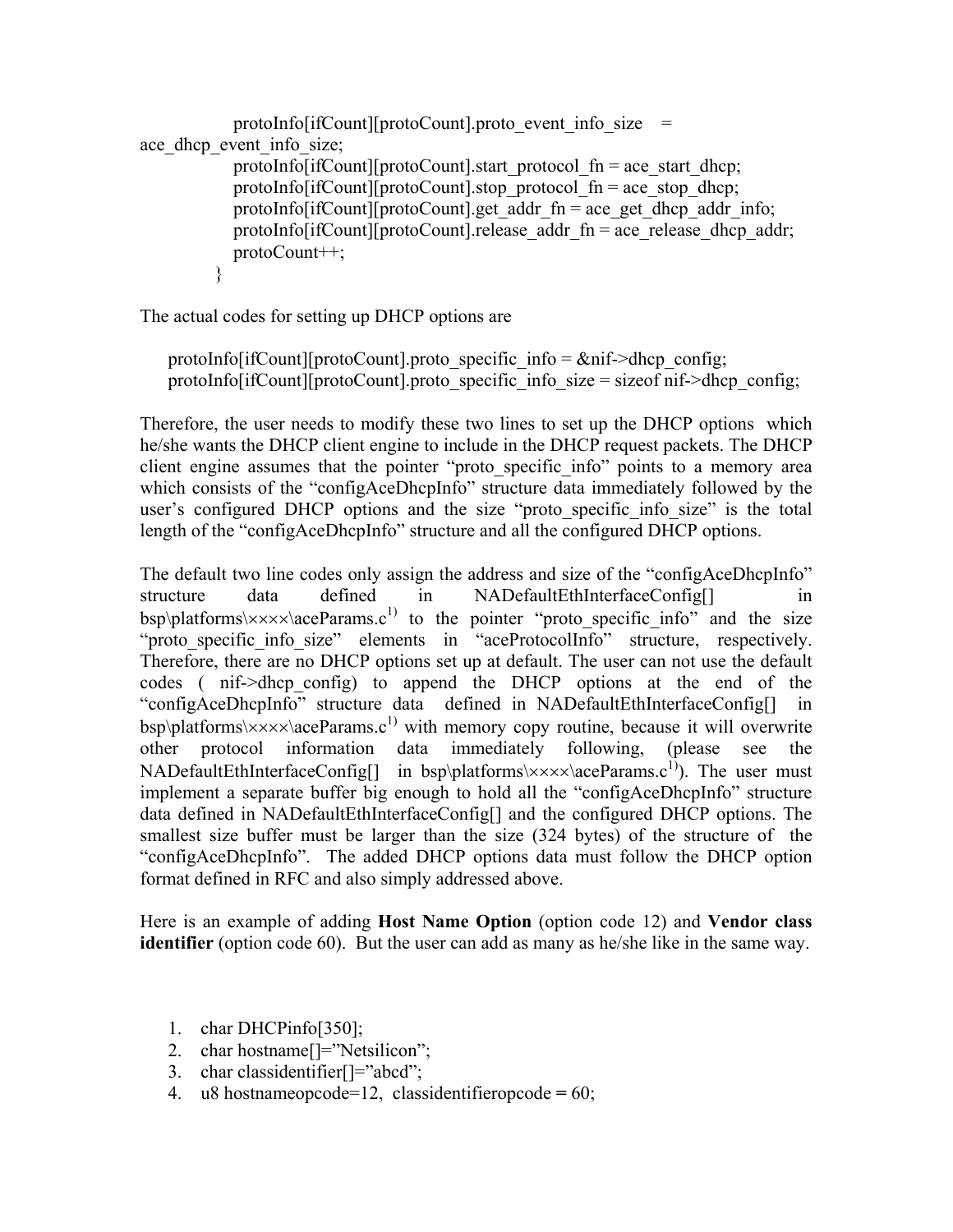5. u8 hostnamelength=sizeof hostname;

6. u8 classidentifierlength=sizeof classidentifier;

7. int length=0;

8.

- 9. length= size of (nif- $\geq$ dhcp config);
- 10. memcpy(DHCPinfo,&nif->dhcp\_config, sizeof (nif->dhcp\_config));
- 11. memcpy(DHCPinfo+length, &hostnameopcode,1);
- 12. length $+=1$ ;
- 13. memcpy(DHCPinfo+ length ,&hostnamelength, 1);
- 14. length+=1;
- 15. memcpy(DHCPinfo+ length,&hostname, hostnamelength);
- 16. length+= hostnamelength;

17.

- 18. memcpy(DHCPinfo+length, & classidentifieropcode,1);
- 19. length+=1;
- 20. memcpy(DHCPinfo+ length ,& classidentifierlength, 1);
- 21. length $+=1$ ;
- 22. memcpy(DHCPinfo+ length,&hostname, classidentifierlength);
- 23. length $+=$  classidentifierlength;
- 24.
- 25. protoInfo[ifCount][protoCount].proto\_specific\_info = DHCPinfo;
- 26. protoInfo[ifCount][protoCount].proto\_specific\_info\_size = length;

Line 1 declares a 350 byte buffer DHCPinfo which will hold 324 bytes "configAceDhcpInfo" structure data and 18 bytes configured DHCP options Host Name Option and Vendor class identifer.

Lines 2 –6 declare variables (option codes, lengths, values) related to the selected DHCP options.

Line 7 declares an integer variable used to accumulate the total length of the "configAceDhcpInfo" structure data and the DHCP options.

Line 10 copies the default "configAceDhcpInfo" structure data defined in NADefaultEthInterfaceConfig[] into buffer DHCPinfo memory.

Lines 11 and 18 append the DHCP option code fields.

Lines 13 and 20 append the length fields of the DHCP option values.

Lines 15 and 22 append the fields of the DHCP option values.

Lines 9, 12, 14, 16, 19, 21, and 23 accumulate the total length of the "configAceDhcpInfo" structure data and the DHCP options.

Line 25 assigns the address of the buffer DHCPinfo which contains the "configAceDhcpInfo" structure data defined in NADefaultEthInterfaceConfig[] and the configured DHCP options to the pointer "proto specific info" element in the "aceProtocolInfo" structure.

Line 26 assigns the size of the total length of the "configAceDhcpInfo" structure data and the DHCP options to the size "proto-specific info-size" element in the "aceProtocolInfo" structure.